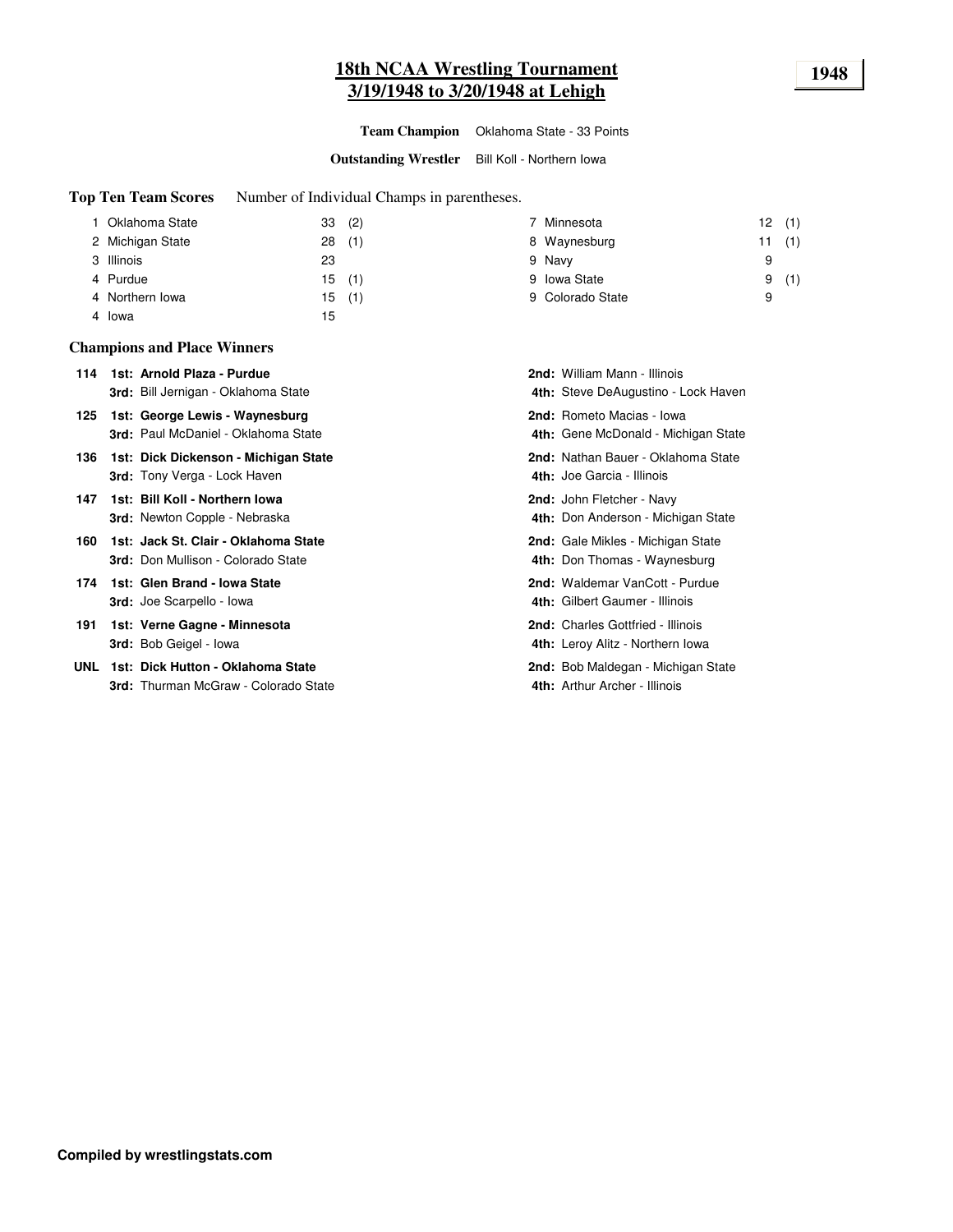## **3/19/1948 and 3/20/1948 at Lehigh 1948 NCAA Championship Page 1 of 8**

## **114 Weight Class**

| Round 1:<br>Arnold Plaza - Purdue (0) | Won Dec               | Round 2:<br>Arnold Pla |
|---------------------------------------|-----------------------|------------------------|
| Paul Jani - Lehigh (3)                |                       | Jack Han               |
| Bill Jernigan - Oklahoma State (0)    | Won Fall 6:42         | <b>Bill Jernig</b>     |
| Jack Hancock - Michigan State (3)     |                       | Paul Jani              |
| Steve DeAugustino - Lock Haven (1)    | Won Dec               | Steve De               |
| George Schautz - Penn State (3)       |                       | <b>Herb Farr</b>       |
| William Mann - Illinois (0)           | <b>Won Fall 14:45</b> | William M              |
| Herb Farrell - Indiana (3)            |                       | George S               |
| Round 3:                              |                       | Round 4:               |
| Arnold Plaza - Purdue (0)             | Won Dec               | Arnold Pla             |
| Bill Jernigan - Oklahoma State (3)    |                       | Steve De               |
| William Mann - Illinois (0)           | Won Fall 13:37        | William M              |
| Steve DeAugustino - Lock Haven (3)    |                       | <b>Bill Jernig</b>     |
| Round 5:                              |                       |                        |
| Arnold Plaza - Purdue (1)             | Won Dec               |                        |
| William Mann - Illinois (3)           |                       |                        |

| Round 2:                           |               |
|------------------------------------|---------------|
| Arnold Plaza - Purdue (0)          | Won Fall 6:42 |
| Jack Hancock - Michigan State (3)  |               |
| Bill Jernigan - Oklahoma State (0) | Won DFT       |
| Paul Jani - Lehigh (3)             |               |
| Steve DeAugustino - Lock Haven (0) | Won Fall 3:27 |
| Herb Farrell - Indiana (3)         |               |
| William Mann - Illinois (1)        | Won Dec       |
| George Schautz - Penn State (3)    |               |
| Round 4:                           |               |
| Arnold Plaza - Purdue (0)          | Won Fall 6:14 |
| Steve DeAugustino - Lock Haven (3) |               |
| William Mann - Illinois (1)        | Won Dec       |
| Bill Jernigan - Oklahoma State (3) |               |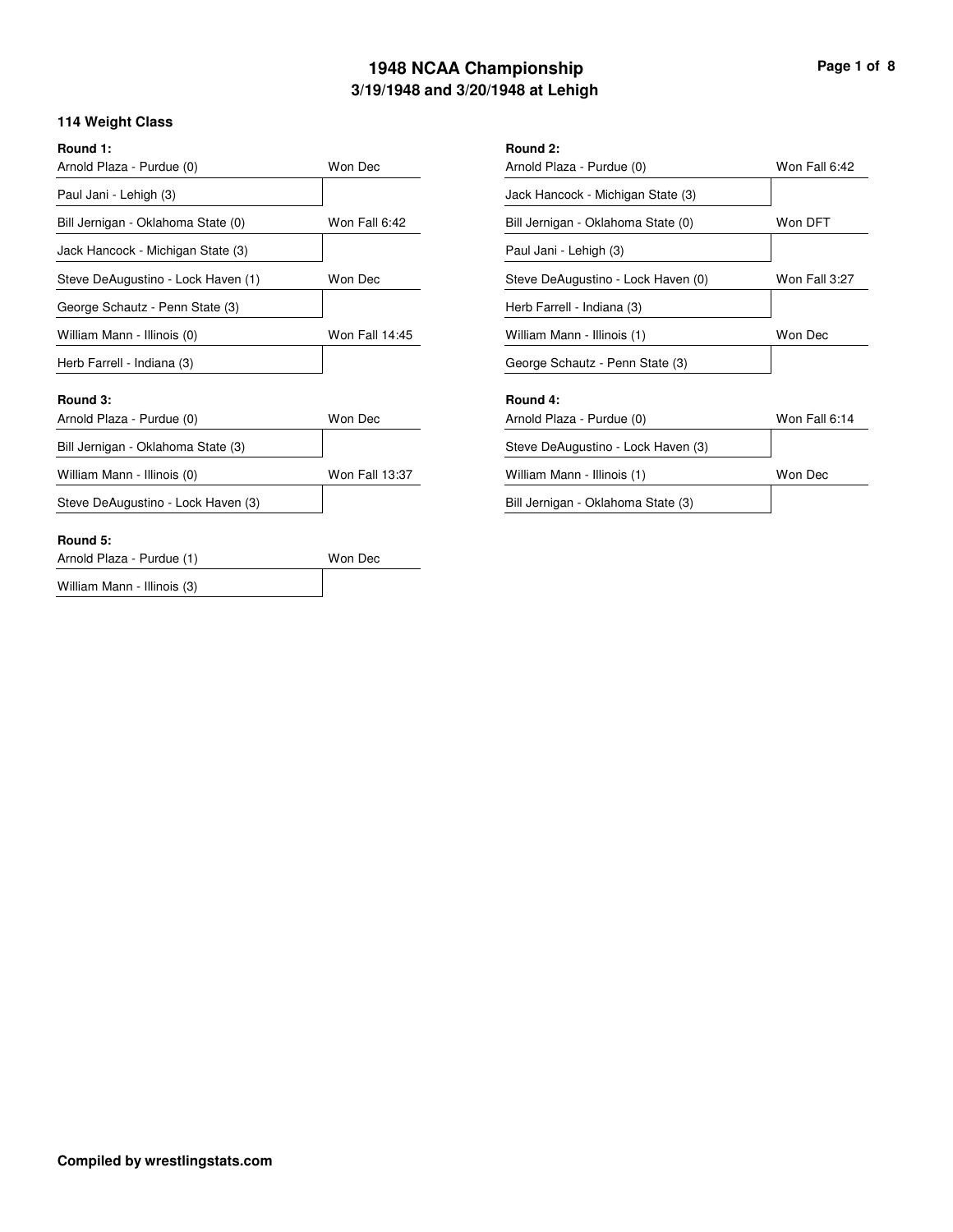## **3/19/1948 and 3/20/1948 at Lehigh 1948 NCAA Championship Page 2 of 8**

### **125 Weight Class**

| Round 1:<br>Pilgrim McRaven - Lehigh (1) | Won Dec        | Round 2:<br>Rometo N |
|------------------------------------------|----------------|----------------------|
| Ralph Raabe - Army (3)                   |                | Harlan Sv            |
| George Lewis - Waynesburg (0)            | Won Fall 4:57  | Francis F            |
| Rometo Macias - Iowa (3)                 |                | Pilgrim M            |
| Robert Schell - Franklin & Marshall (0)  | Won Fall 4:24  | Paul Cool            |
| Bob Yambor - Nebraska (3)                |                | <b>Robert Fis</b>    |
| Joe Patacsil - Purdue (1)                | Won Dec        | George L             |
| Harlan Swanson - Colorado State (3)      |                | Joe Patac            |
| Paul McDaniel - Oklahoma State (0)       | Won Fall 0:38  | <b>Robert So</b>     |
| Clark Allen - Wyoming (3)                |                | Clark Alle           |
| Gerry Leeman - Northern Iowa (1)         | Won Dec        | Paul McD             |
| Francis Fusco - Hofstra (3)              |                | <b>Bob Yaml</b>      |
| Garth Lappin - Minnesota (0)             | Won Fall 8:10  | Gerry Lee            |
| Paul Cook - Williams (3)                 |                | Ralph Ra             |
| Gene McDonald - Michigan State (0)       | Won Fall 4:37  | Gene McI             |
| Robert Fischer - Rutgers (3)             |                | Garth Lap            |
| Round 3:<br>Rometo Macias - Iowa (0)     | Won Fall 1:35  | Round 4:<br>Rometo N |
| Joe Patacsil - Purdue (3)                |                | <b>Robert So</b>     |
| Paul Cook - Williams (1)                 | Won Dec        | George L             |
| Francis Fusco - Hofstra (3)              |                | Paul Cool            |
| George Lewis - Waynesburg (1)            | Won Dec        | Paul McD             |
| Gene McDonald - Michigan State (2)       |                | Pilgrim M            |
| Paul McDaniel - Oklahoma State (0)       | Won Fall 3:09  | Gene McI             |
| Robert Schell - Franklin & Marshall (3)  |                | Gerry Lee            |
| Gerry Leeman - Northern Iowa (0)         | Won Fall 14:10 |                      |
| Garth Lappin - Minnesota (3)             |                |                      |
| Round 5:                                 |                | <b>Round 6:</b>      |

| Rometo Macias - Iowa (1)                | Won Dec        |
|-----------------------------------------|----------------|
| Harlan Swanson - Colorado State (3)     |                |
| Francis Fusco - Hofstra (0)             | Won Fall 10:57 |
| Pilgrim McRaven - Lehigh (3)            |                |
| Paul Cook - Williams (0)                | Won Fall 2:52  |
| Robert Fischer - Rutgers (3)            |                |
| George Lewis - Waynesburg (0)           | Won Fall 13:30 |
| Joe Patacsil - Purdue (3)               |                |
| Robert Schell - Franklin & Marshall (0) | Won Fall 2:28  |
| Clark Allen - Wyoming (3)               |                |
| Paul McDaniel - Oklahoma State (1)      | Won Dec        |
| Bob Yambor - Nebraska (3)               |                |
| Gerry Leeman - Northern Iowa (1)        | Won Dec        |
| Ralph Raabe - Army (3)                  |                |
| Gene McDonald - Michigan State (0)      | Won Fall 0:35  |
| Garth Lappin - Minnesota (3)            |                |
| Round 4:                                |                |
| Rometo Macias - Iowa (0)                | Won Fall 11:25 |
| Robert Schell - Franklin & Marshall (3) |                |
| George Lewis - Waynesburg (0)           | Won Med FFT    |
| Paul Cook - Williams (3)                |                |
| Paul McDaniel - Oklahoma State (0)      | Won Fall 4:20  |
| Pilgrim McRaven - Lehigh (3)            |                |
| Gene McDonald - Michigan State (0)      | Won Fall 4:52  |
| Gerry Leeman - Northern Iowa (3)        |                |

## **Round 5: Round 6:**

Won Fall 7:17

Won Dec

| Rometo Macias - Iowa (1)           | Won Dec |
|------------------------------------|---------|
| Paul McDaniel - Oklahoma State (3) |         |

Rometo Macias - Iowa (0)

Gene McDonald - Michigan State (3)

Paul McDaniel - Oklahoma State (1) George Lewis - Waynesburg (3)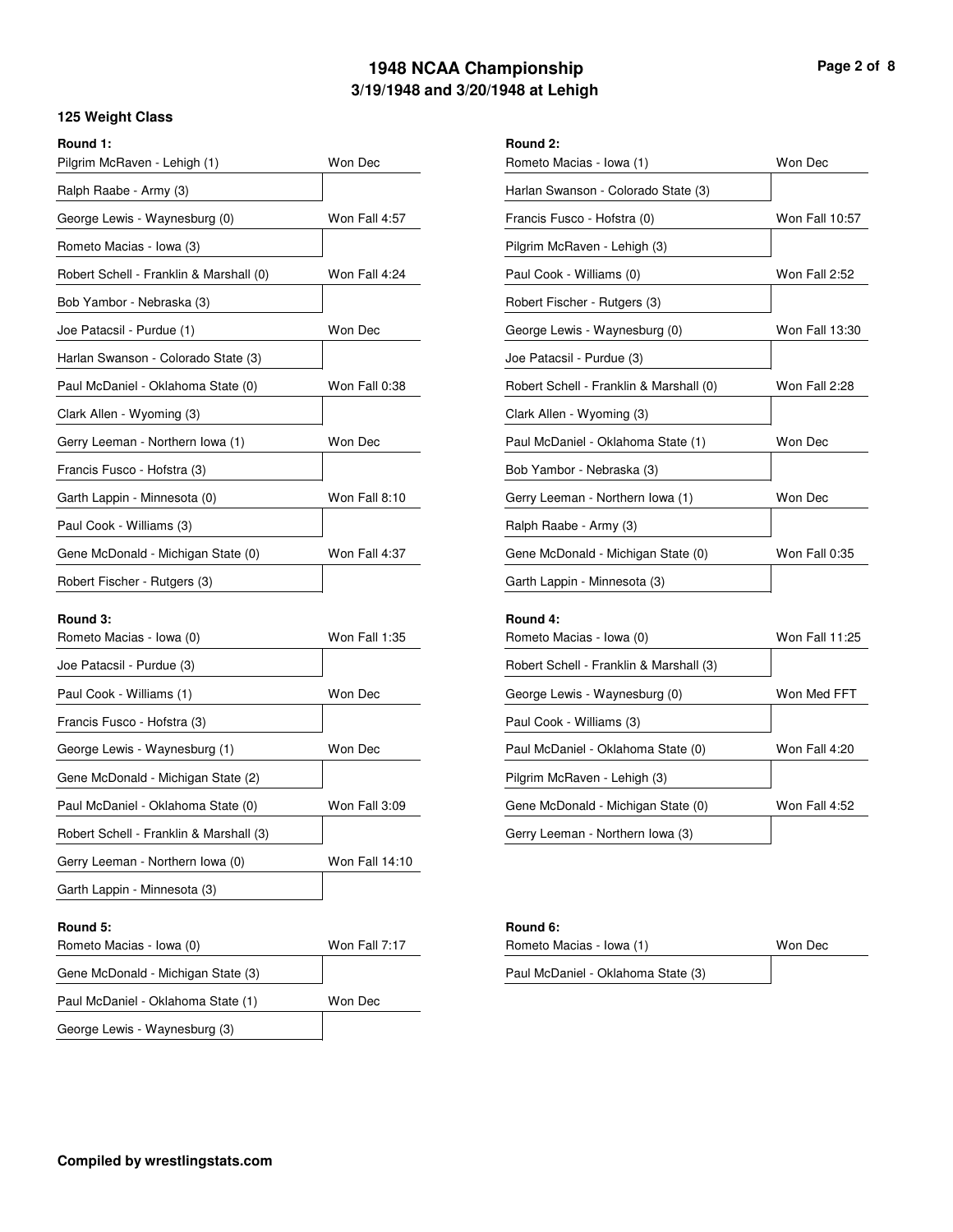## **3/19/1948 and 3/20/1948 at Lehigh 1948 NCAA Championship Page 3 of 8**

## **136 Weight Class**

| <b>136 Weight Class</b>                       |                       |                       |
|-----------------------------------------------|-----------------------|-----------------------|
| Round 1:<br>Charles Calderaro - Rutgers (0)   | Won Fall 1:00         | Round 2:<br>Simon Pri |
| Bill Laughlin - CCNY (3)                      |                       | George F              |
| Nathan Bauer - Oklahoma State (1)             | Won Dec               | Stan Mou              |
| Simon Prizant - Indiana (3)                   |                       | Dick Blac             |
| L. Wayne Smith - Navy (1)                     | Won Dec               | Nathan Ba             |
| Stan Mousetis - Franklin & Marshall (3)       |                       | Alan Rice             |
| Alan Rice - Minnesota (1)                     | Won Dec               | Dick Dick             |
| George Fuller - Waynesburg (2)                |                       | L. Wayne              |
| Dick Dickenson - Michigan State (1)           | Won Dec               | Tony Verg             |
| Dick Black - Northern Iowa (3)                |                       | <b>Bill Laugh</b>     |
| Joe Garcia - Illinois (0)                     | <b>Won Fall 12:36</b> | Joe Garci             |
| Tony Verga - Lock Haven (3)                   |                       | Charles C             |
| Round 3:<br>Nathan Bauer - Oklahoma State (0) | Won Dec               | Round 4:<br>Nathan Ba |
| L. Wayne Smith - Navy (3)                     |                       | Joe Garci             |

| Simon Prizant - Indiana (0)             | Won DFT        |
|-----------------------------------------|----------------|
| George Fuller - Waynesburg (3)          |                |
| Stan Mousetis - Franklin & Marshall (0) | Won DFT        |
| Dick Black - Northern Iowa (3)          |                |
| Nathan Bauer - Oklahoma State (0)       | Won Fall 5:36  |
| Alan Rice - Minnesota (3)               |                |
| Dick Dickenson - Michigan State (1)     | Won Dec        |
| L. Wayne Smith - Navy (3)               |                |
| Tony Verga - Lock Haven (0)             | Won Fall 1:38  |
| Bill Laughlin - CCNY (3)                |                |
| Joe Garcia - Illinois (0)               | Won Fall 13:35 |
| Charles Calderaro - Rutgers (3)         |                |
| Round 4:                                |                |
| Nathan Bauer - Oklahoma State (1)       | Won Dec        |
| Joe Garcia - Illinois (3)               |                |
| Tony Verga - Lock Haven (0)             | Won Fall 8:14  |
| Simon Prizant - Indiana (3)             |                |

#### **Round 5: Round 6:**

| Dick Dickenson - Michigan State (1) | Won Dec |  |  |
|-------------------------------------|---------|--|--|
| Nathan Bauer - Oklahoma State (3)   |         |  |  |

Alan Rice - Minnesota (1)

Joe Garcia - Illinois (3)

Tony Verga - Lock Haven (0) Charles Calderaro - Rutgers (3)

Stan Mousetis - Franklin & Marshall (3)

Dick Dickenson - Michigan State (1)

| Dick Dickenson - Michigan State (1) | Won Dec        |
|-------------------------------------|----------------|
| Tony Verga - Lock Haven (3)         |                |
| Joe Garcia - Illinois (0)           | Won Fall 10:49 |
| Simon Prizant - Indiana (3)         |                |

Won Dec

Won Dec

Won Med FFT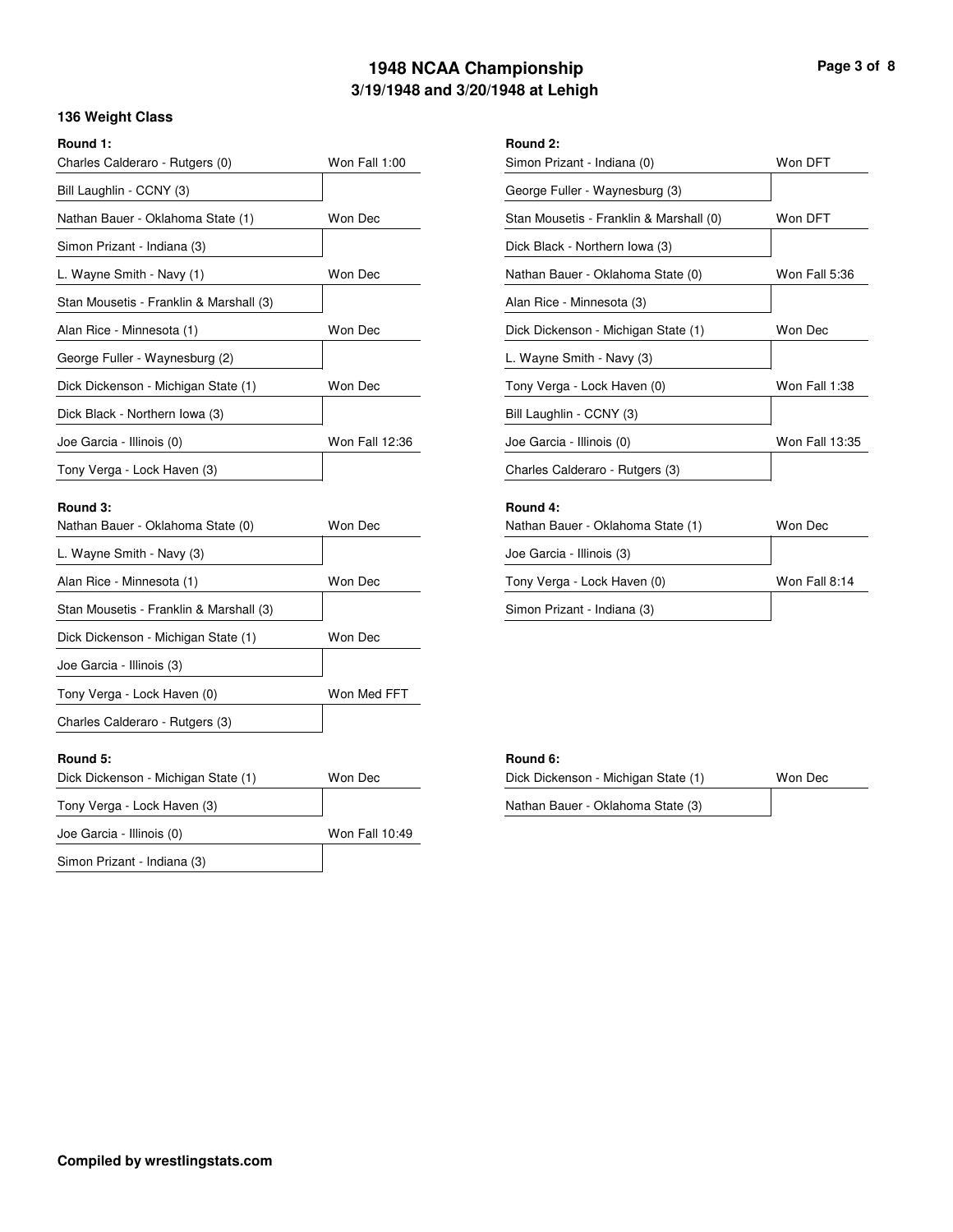## **3/19/1948 and 3/20/1948 at Lehigh 1948 NCAA Championship Page 4 of 8**

Won Dec

#### **147 Weight Class**

| Round 1: |  |
|----------|--|
|          |  |
|          |  |

| Round 1:                                  |               | Round 2:             |
|-------------------------------------------|---------------|----------------------|
| Andy Puchany - Indiana (0)                | Won Fall 7:00 | <b>Bob Wen</b>       |
| Bob Wendell - Franklin & Marshall (3)     |               | Frank Stra           |
| Leon Tedder - Oklahoma State (1)          | Won Dec       | Leon Ted             |
| Kenneth Marlin - Illinois (3)             |               | Warren F             |
| Stan Fansher - Kansas State (1)           | Won Dec       | <b>Stan Fans</b>     |
| Russ Riegel - Gettysburg (3)              |               | Cartwrigh            |
| Ken Hunte - Syracuse (0)                  | Won Fall 5:21 | Ken Hunt             |
| Walter Shallcross - Rutgers (3)           |               | Jim Maure            |
| Bill Koll - Northern Iowa (0)             | Won Fall 2:59 | Bill Koll -          |
| Frank Stray - Wyoming (3)                 |               | Andy Puc             |
| Newton Copple - Nebraska (0)              | Won Fall 1:41 | Newton C             |
| Jim Maurey - Penn State (3)               |               | <b>Walter Sh</b>     |
| John Fletcher - Navy (0)                  | Won Fall 1:29 | John Flet            |
| Warren Flynn - Brooklyn (3)               |               | Kenneth N            |
| Don Anderson - Michigan State (0)         | Won Fall 0:55 | Don Ande             |
| Cartwright Aschon - CCNY (3)              |               | <b>Russ Ried</b>     |
| Round 3:<br>Bill Koll - Northern Iowa (0) | Won Fall 5:00 | Round 4:<br>Leon Ted |
| Bob Wendell - Franklin & Marshall (3)     |               | Stan Fans            |
| Newton Copple - Nebraska (0)              | Won Fall 3:46 | Bill Koll -          |

| Frank Stray - Wyoming (3)         |               |
|-----------------------------------|---------------|
| Leon Tedder - Oklahoma State (0)  | Won Fall 1:36 |
| Warren Flynn - Brooklyn (3)       |               |
| Stan Fansher - Kansas State (0)   | Won Fall 3:21 |
| Cartwright Aschon - CCNY (3)      |               |
| Ken Hunte - Syracuse (1)          | Won Dec       |
| Jim Maurey - Penn State (3)       |               |
| Bill Koll - Northern Iowa (0)     | Won Fall 5:20 |
| Andy Puchany - Indiana (3)        |               |
| Newton Copple - Nebraska (0)      | Won Fall 5:24 |
| Walter Shallcross - Rutgers (3)   |               |
| John Fletcher - Navy (0)          | Won Fall 3:23 |
| Kenneth Marlin - Illinois (3)     |               |
| Don Anderson - Michigan State (0) | Won Med FFT   |
| Russ Riegel - Gettysburg (3)      |               |
| Round 4:                          |               |
| Leon Tedder - Oklahoma State (1)  | Won Dec       |
| Stan Fansher - Kansas State (3)   |               |
| Bill Koll - Northern Iowa (0)     | Won Fall 1:42 |
| John Fletcher - Navy (3)          |               |
| Don Anderson - Michigan State (0) | Won Fall 4:20 |
|                                   |               |

Bob Wendell - Franklin & Marshall (1)

Ken Hunte - Syracuse (3)

| Round 5:                          |                | Round 6:    |
|-----------------------------------|----------------|-------------|
| Newton Copple - Nebraska (1)      | Won Dec        | Bill Koll - |
| Ken Hunte - Syracuse (3)          |                | Don Ande    |
| John Fletcher - Navy (0)          | Won Fall 11:25 | John Flet   |
| Don Anderson - Michigan State (3) |                | Newton C    |

Won Fall 5:37

Won Dec

| Round 6:                          |                |
|-----------------------------------|----------------|
| Bill Koll - Northern Iowa (0)     | Won Fall 4:16  |
| Don Anderson - Michigan State (3) |                |
| John Fletcher - Navy (0)          | Won Fall 12:19 |
| Newton Copple - Nebraska (3)      |                |
|                                   |                |

Andy Puchany - Indiana (3)

Leon Tedder - Oklahoma State (3)

Don Anderson - Michigan State (1) Stan Fansher - Kansas State (3)

John Fletcher - Navy (0)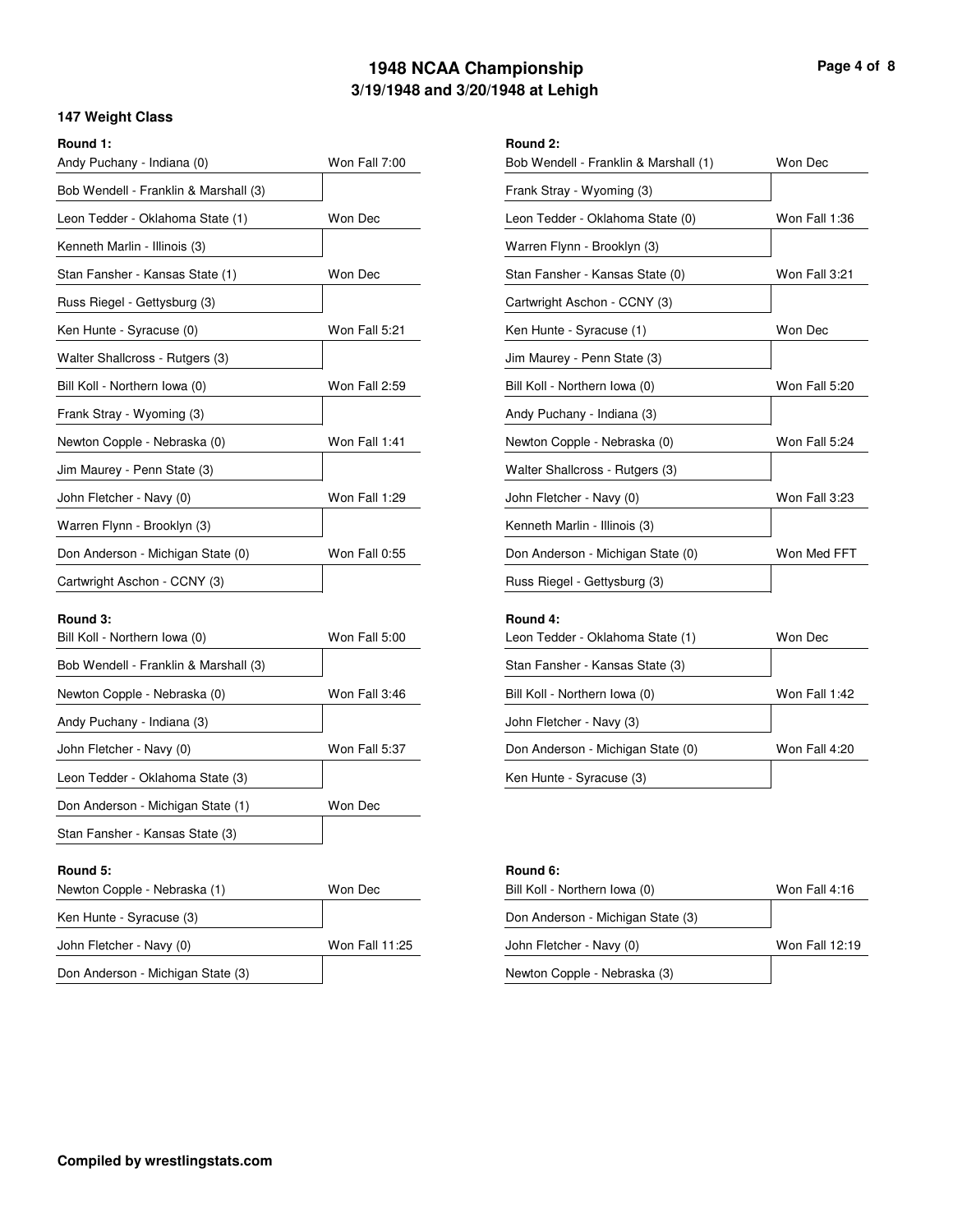## **3/19/1948 and 3/20/1948 at Lehigh 1948 NCAA Championship Page 5 of 8**

#### **160 Weight Class**

|  | Round |  |
|--|-------|--|
|  |       |  |

| Round 1:                                |               | Round 2:               |
|-----------------------------------------|---------------|------------------------|
| Eric Erikson - Lehigh (0)               | Won Fall 3:07 | Laird Rob              |
| Pascal Perri - Syracuse (3)             |               | Whit Mau               |
| Art Peabody - Rutgers (0)               | Won Fall 2:03 | Pascal Pe              |
| Charles Hathaway - Navy (3)             |               | <b>Bill Camp</b>       |
| Don Thomas - Waynesburg (1)             | Won Dec       | Don Thon               |
| Laird Robertson - Penn State (3)        |               | Charles H              |
| Jack St. Clair - Oklahoma State (0)     | Won Fall 8:02 | Jack St. C             |
| Whit Mauzy - MIT (3)                    |               | Don Mullis             |
| Jim Eagleton - Oklahoma (1)             | Won Dec       | Jim Eagle              |
| James Mullins - Bucknell (3)            |               | <b>Eric Eriks</b>      |
| Gale Mikles - Michigan State (1)        | Won Dec       | <b>Bill Nelsor</b>     |
| Bill Nelson - Northern Iowa (3)         |               | James Mu               |
| Don Mullison - Colorado State (0)       | Won Fall 6:34 | Gale Mikl              |
| Bill Campfer - Brooklyn (3)             |               | Art Peabo              |
| Round 3:<br>Don Thomas - Waynesburg (0) | Won Fall 5:01 | Round 4:<br>Jack St. C |
| Art Peabody - Rutgers (3)               |               | Jim Eagle              |
| Jack St. Clair - Oklahoma State (0)     | Won Dec       | Gale Mikl              |
| Laird Robertson - Penn State (3)        |               | Don Thon               |
| Bill Nelson - Northern Iowa (0)         | Won Fall 7:45 | Don Mullis             |
| Eric Erikson - Lehigh (3)               |               | <b>Bill Nelsor</b>     |

| Laird Robertson - Penn State (0)    | Won Fall 9:36         |
|-------------------------------------|-----------------------|
| Whit Mauzy - MIT (3)                |                       |
| Pascal Perri - Syracuse (0)         | <b>Won Fall 14:13</b> |
| Bill Campfer - Brooklyn (3)         |                       |
| Don Thomas - Waynesburg (1)         | Won Dec               |
| Charles Hathaway - Navy (3)         |                       |
| Jack St. Clair - Oklahoma State (1) | Won Dec               |
| Don Mullison - Colorado State (3)   |                       |
| Jim Eagleton - Oklahoma (1)         | Won Dec               |
| Eric Erikson - Lehigh (3)           |                       |
| Bill Nelson - Northern Iowa (0)     | Won Fall 2:33         |
| James Mullins - Bucknell (3)        |                       |
| Gale Mikles - Michigan State (1)    | Won Fall 10:09        |
| Art Peabody - Rutgers (3)           |                       |
| Round 4:                            |                       |
| Jack St. Clair - Oklahoma State (0) | <b>Won Fall 10:35</b> |
| Jim Eagleton - Oklahoma (3)         |                       |
| Gale Mikles - Michigan State (0)    | Won Fall 1:55         |
| Don Thomas - Waynesburg (3)         |                       |
| Don Mullison - Colorado State (0)   | Won Med FFT           |
|                                     |                       |

Bill Nelson - Northern Iowa (3)

### **Round 5: Round 6:**

Gale Mikles - Michigan State (1) Jim Eagleton - Oklahoma (2)

Don Mullison - Colorado State (0)

Pascal Perri - Syracuse (3)

| Jack St. Clair - Oklahoma State (1) | Won Dec |
|-------------------------------------|---------|
| Gale Mikles - Michigan State (2)    |         |

Won Dec

Won Fall 2:50

|         | .                                 |               |
|---------|-----------------------------------|---------------|
| Won Dec | Gale Mikles - Michigan State (0)  | Won Fall 7:05 |
|         | Don Mullison - Colorado State (3) |               |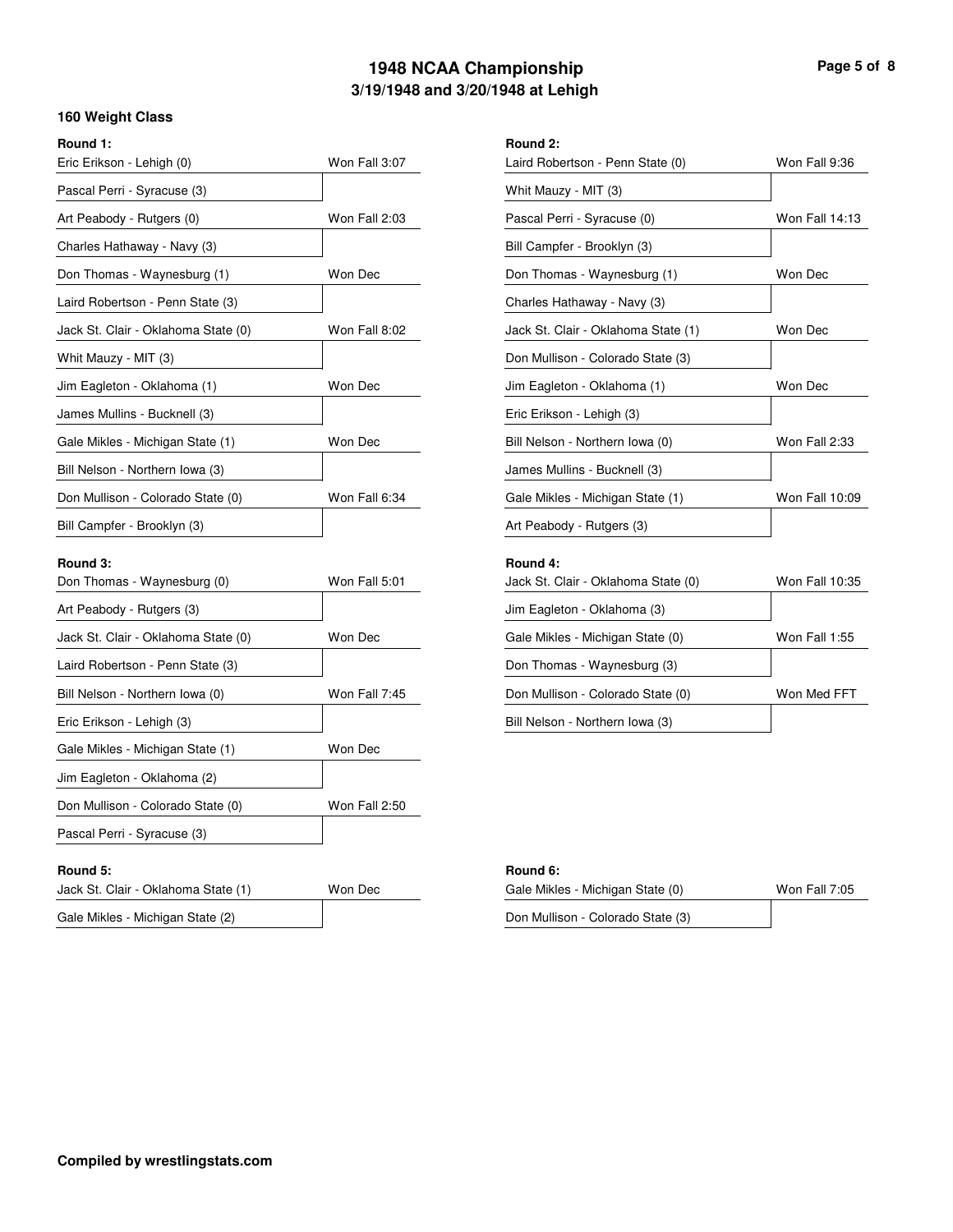## **3/19/1948 and 3/20/1948 at Lehigh 1948 NCAA Championship Page 6 of 8**

#### **174 Weight Class**

| Round 1: |  |
|----------|--|
|          |  |

| Round 1:                          |                | Round 2:    |
|-----------------------------------|----------------|-------------|
| Earl Long - Penn State (0)        | Won Fall 9:26  | Louis Holl  |
| Jim Griffith - Oklahoma State (3) |                | Dave Whi    |
| Jim Jackson - Lehigh (0)          | Won Fall 10:38 | Jim Jacks   |
| George Gebhardt - Syracuse (3)    |                | Earl Long   |
| Waldemar VanCott - Purdue (0)     | Won Fall 5:39  | Glen Brar   |
| Gilbert Gaumer - Illinois (3)     |                | Waldema     |
| Glen Brand - Iowa State (0)       | Won Fall 14:08 | Joe Scarp   |
| Louis Holland - Wyoming (3)       |                | George G    |
| Joe Scarpello - Iowa (0)          | Won Fall 5:20  | Gilbert Ga  |
| Dave Whinfrey - Rutgers (3)       |                | Jim Griffit |
|                                   |                |             |

| Earl Long - Penn State (0)        | Won Fall 9:26         | Louis Holland - Wyoming (1)       | Won Dec       |
|-----------------------------------|-----------------------|-----------------------------------|---------------|
| Jim Griffith - Oklahoma State (3) |                       | Dave Whinfrey - Rutgers (2)       |               |
| Jim Jackson - Lehigh (0)          | Won Fall 10:38        | Jim Jackson - Lehigh (1)          | Won Dec       |
| George Gebhardt - Syracuse (3)    |                       | Earl Long - Penn State (3)        |               |
| Waldemar VanCott - Purdue (0)     | Won Fall 5:39         | Glen Brand - Iowa State (0)       | Won Fall 6:04 |
| Gilbert Gaumer - Illinois (3)     |                       | Waldemar VanCott - Purdue (3)     |               |
| Glen Brand - Iowa State (0)       | <b>Won Fall 14:08</b> | Joe Scarpello - Iowa (0)          | Won Med FFT   |
| Louis Holland - Wyoming (3)       |                       | George Gebhardt - Syracuse (3)    |               |
| Joe Scarpello - Iowa (0)          | Won Fall 5:20         | Gilbert Gaumer - Illinois (0)     | Won Fall 8:55 |
| Dave Whinfrey - Rutgers (3)       |                       | Jim Griffith - Oklahoma State (3) |               |
| Round 3:                          |                       | Round 4:                          |               |
| Waldemar VanCott - Purdue (0)     | Won Fall 0:48         | Waldemar VanCott - Purdue (1)     | Won Dec       |
| Louis Holland - Wyoming (3)       |                       | Earl Long - Penn State (3)        |               |
| Glen Brand - Iowa State (1)       | Won Fall 3:13         | Glen Brand - Iowa State (0)       | Won Fall 6:50 |
| Joe Scarpello - Iowa (3)          |                       | Jim Jackson - Lehigh (3)          |               |
| Gilbert Gaumer - Illinois (0)     | Won Dec               | Joe Scarpello - Iowa (1)          | Won Dec       |

Gilbert Gaumer - Illinois (3)

| Waldemar VanCott - Purdue (0) | Won Fall 0:48 |
|-------------------------------|---------------|
| Louis Holland - Wyoming (3)   |               |
| Glen Brand - Iowa State (1)   | Won Fall 3:13 |
| Joe Scarpello - Iowa (3)      |               |
| Gilbert Gaumer - Illinois (0) | Won Dec       |
| Jim Jackson - Lehigh (3)      |               |

#### **Round 5:**

| Won Fall 6:01  |
|----------------|
|                |
| Won Fall 11:53 |
|                |
|                |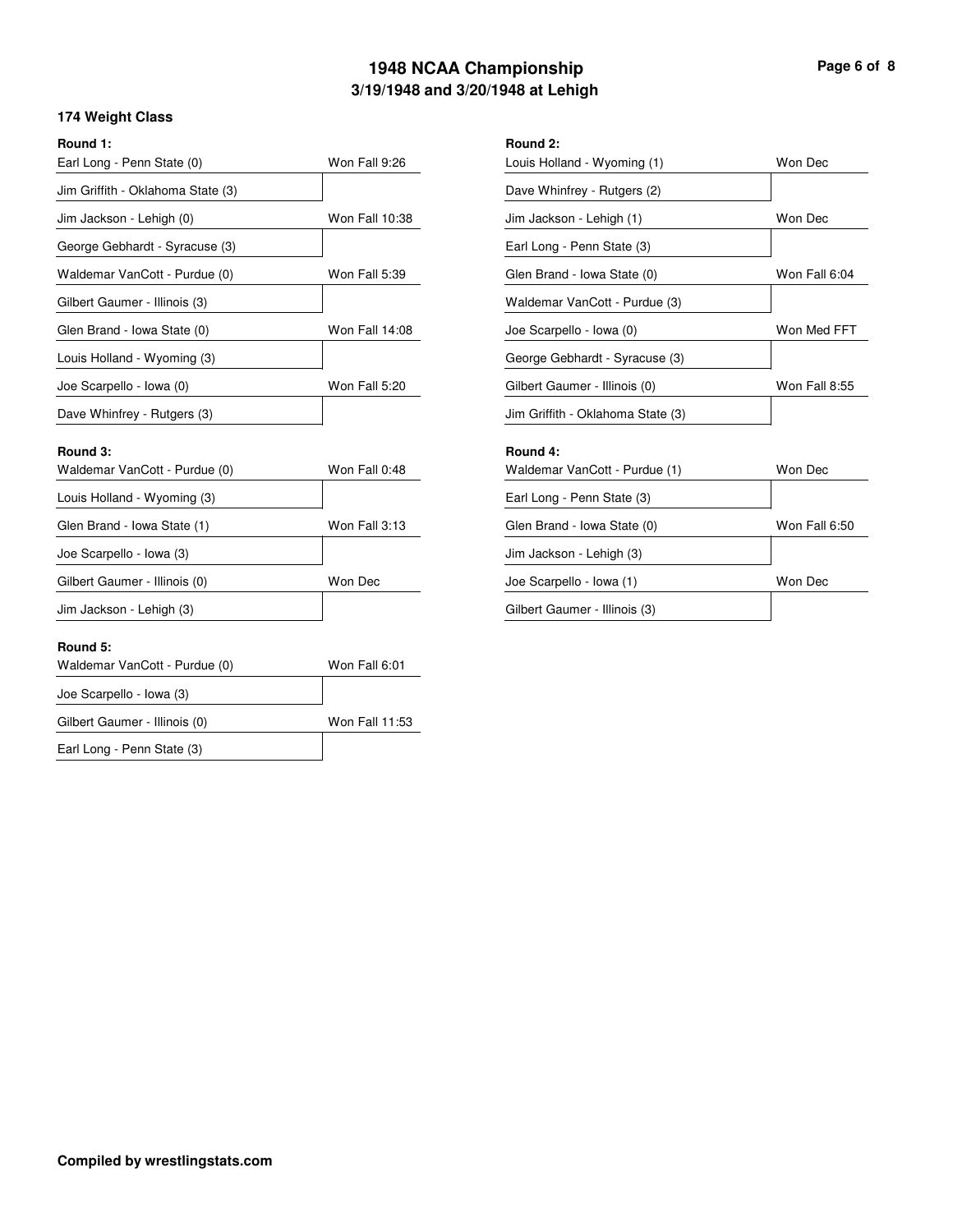## **3/19/1948 and 3/20/1948 at Lehigh 1948 NCAA Championship Page 7 of 8**

Won Dec

#### **191 Weight Class**

| Round 1: |  |
|----------|--|
|          |  |

| Round 1:                              |               | Round 2:         |
|---------------------------------------|---------------|------------------|
| Peter Fuller - Harvard (1)            | Won Dec       | Gus Lasa         |
| Grover Rains - Oklahoma State (3)     |               | George F         |
| Leroy Alitz - Northern Iowa (1)       | Won Dec       | Grover Ra        |
| Gus Lasasso - Lehigh (3)              |               | Daniel Go        |
| Verne Gagne - Minnesota (0)           | Won Fall 4:40 | Leroy Alit:      |
| Newbold Smith - Navy (3)              |               | William F        |
| Bob Geigel - Iowa (0)                 | Won Fall 8:36 | Verne Ga         |
| Daniel Goldsmith - Michigan State (3) |               | <b>Bob Geige</b> |
| Charles Gottfried - Illinois (0)      | Won Fall 2:13 | Charles G        |
| William Fatharty - Rutgers (3)        |               | Newbold \        |
|                                       |               |                  |

| Gus Lasasso - Lehigh (1)              | Won Dec       |
|---------------------------------------|---------------|
| George Fuller - Waynesburg (2)        |               |
| Grover Rains - Oklahoma State (0)     | Won Fall 4:28 |
| Daniel Goldsmith - Michigan State (3) |               |
| Leroy Alitz - Northern Iowa (0)       | Won Fall 5:37 |
| William Fatharty - Rutgers (3)        |               |
| Verne Gagne - Minnesota (0)           | Won Fall 2:35 |
| Bob Geigel - Iowa (3)                 |               |
| Charles Gottfried - Illinois (0)      | Won Fall 2:46 |
| Newbold Smith - Navy (3)              |               |
| Round 4:                              |               |
| Verne Gagne - Minnesota (0)           | Won Fall 5:45 |
|                                       |               |

#### **Round 3: Round 4:**  $G$ us Lasasso - Lehigh  $(0)$

| Gus Lasasso - Lehigh (0)          | Won Fall 6:40 |
|-----------------------------------|---------------|
| Grover Rains - Oklahoma State (3) |               |
| Verne Gagne - Minnesota (0)       | Won Fall 4:15 |
| Charles Gottfried - Illinois (3)  |               |
| Bob Geigel - Iowa (0)             | Won Med FFT   |
| Peter Fuller - Harvard (3)        |               |

# Gus Lasasso - Lehigh (3) Bob Geigel - Iowa (1)

Leroy Alitz - Northern Iowa (3)

#### **Round 5:**

| Verne Gagne - Minnesota (0)      | Won Fall 5:58 |
|----------------------------------|---------------|
| Leroy Alitz - Northern Iowa (3)  |               |
| Charles Gottfried - Illinois (1) | Won Dec       |
| Bob Geigel - Iowa (3)            |               |